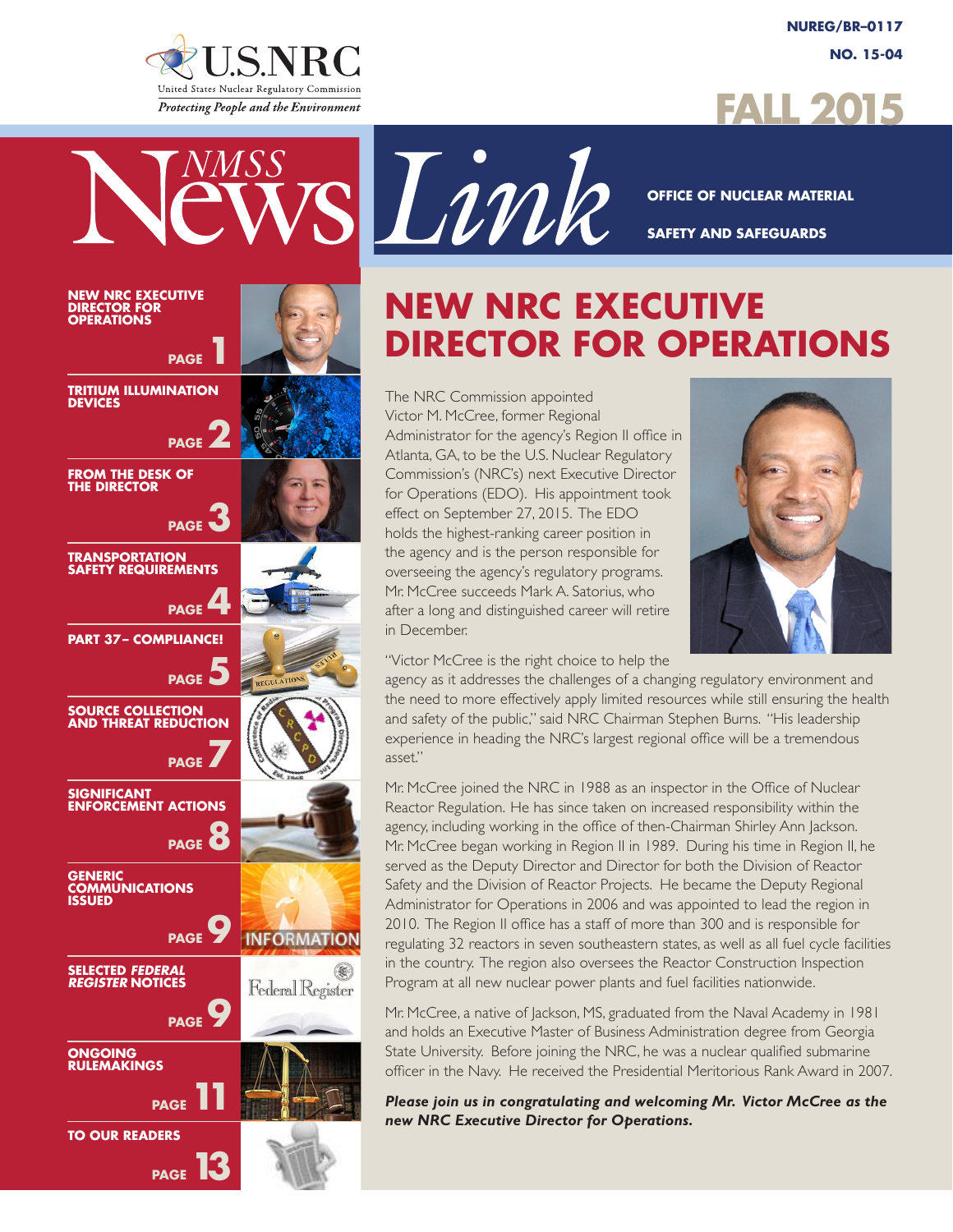





### **SHEDDING LIGHT ON TRITIUM ILLUMINATION DEVICES**

Some radioactive materials are used to produce light. This is done by bombarding a special material known as a phosphor with the radiation (typically beta radiation) emitted by the radioactive material. Phosphor gets its name from the Greek words for "light" and "to bring." The phenomenon is called "radioluminescence."

**FALL 2015**

Radioluminescence can be used to provide a low level light source to allow instruments or signs to be visible at night or for other situations in which light is needed for long periods without electricity, such as for emergency exit signs.

Paint with radium was the first radioluminescent product. Today, tritium is most commonly used, primarily on wristwatch faces and gun sights. Small tritium lights can be made by sealing tritium and a phosphor layer in small glass tubes known as "gaseous tritium light sources" (GTLS) or, more commonly, beta lights (because the tritium undergoes beta decay).

Tritium is a radioactive isotope with a half-life of about 12 years, which means the glass tube loses half its energy and some of its brightness in that period. This means the types of GTLS used in watches generally have a useful life of 10 to 20 years. They give off a small amount of light—not enough to be seen in daylight, but enough to be visible in the dark. The more tritium initially placed in the tube, the brighter it is to begin with and the longer its useful life.

The NRC regulates devices that contain small amounts of tritium under Title 10 of the *Code of Federal Regulations* (10 CFR) 32.14, "Certain Items Containing Byproduct Material; Requirements for License to Apply or Initially Transfer," and 10 CFR 32.22, "Self-Luminous Products Containing Tritium, Krypton-85 or Promethium-147: Requirements for License to Manufacture, Process, Produce, or Initially Transfer." Manufacturers and initial distributors of these devices need to have a distribution license issued by the NRC. They also need to have a separate license to possess and use the material, which can be issued by the NRC or, in some cases, the State in which the manufacturer is located. (There are 37 Agreement States that have agreements with the NRC to regulate these types of radioactive materials.)

People who initially buy these products from manufacturers with the proper licenses, as well as subsequent owners of the products, are exempt from the requirements for an NRC license. Approval of these types of products requires that they present extremely low risk of radiation exposures to members of the public from normal use, misuse, or accidents. The NRC also needs to see the usefulness or benefits of the products. For example, items that could be mishandled, especially by children, would be approved only if they offered an unusual degree of both utility and safety. Because other countries have different regulatory requirements, some tritium products may be available for sale internationally that are not sold in the United States.

(Contact: Shirley Xu, NMSS, 301–415–7640 or Shirley.Xu@nrc.gov)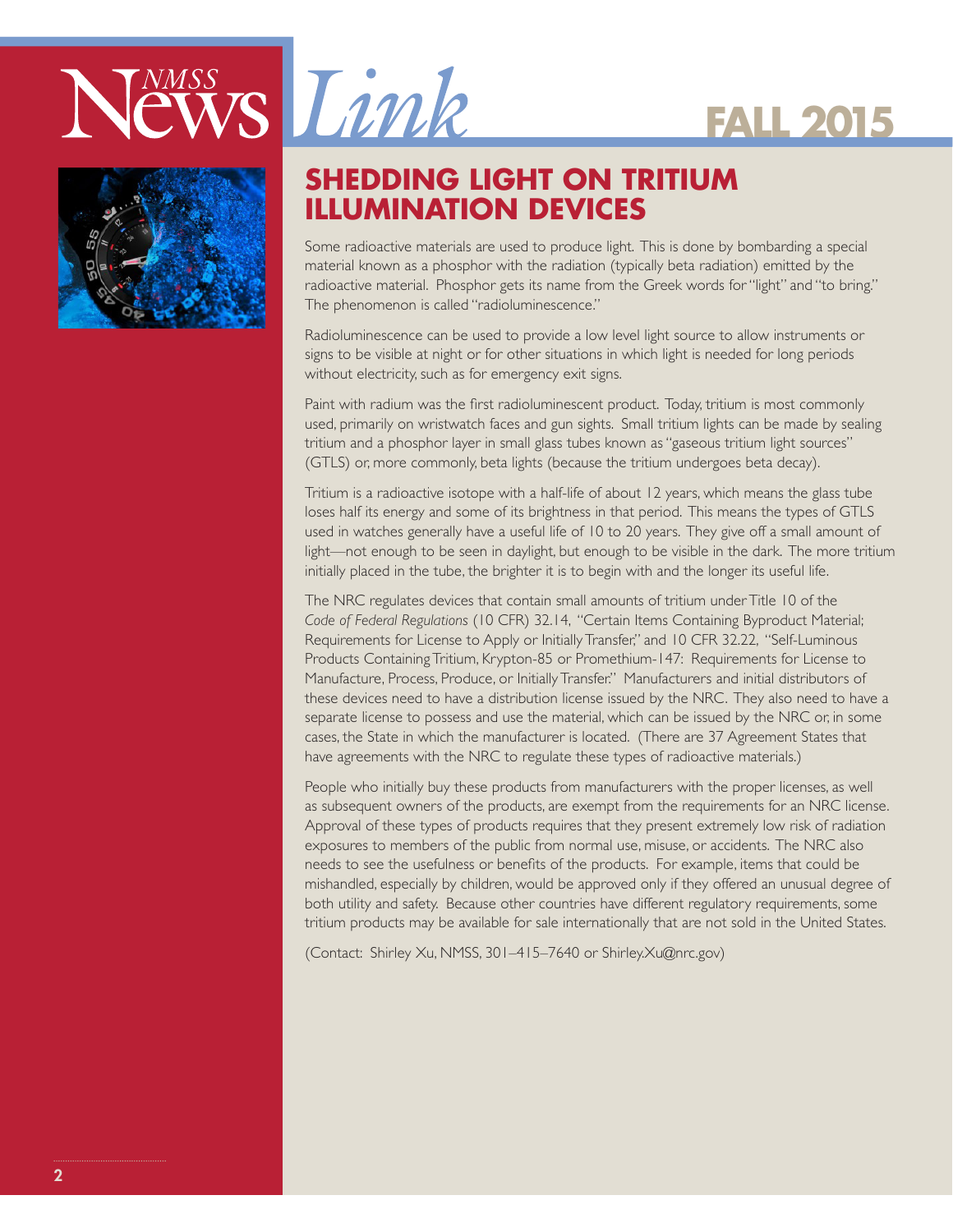

### **FROM THE DESK OF THE DIRECTOR**

Greetings! This is a special time for our Office as we celebrate the first anniversary since the Office of Nuclear Material Safety and Safeguards (NMSS) and Office of Federal and State Materials and Environmental Management Programs (FSME) merged. We began our journey on October 5, 2014. We hope the impact of the merge on your day-to-day work and interactions with the NRC were very little. In addition to the Office changes, as you might recall, during the past year we had a few changes in the NRC leadership, including the appointment of Commissioner Stephen Burns as Chairman, and the appointment of Commissioner Jeff Baran. Also, as mentioned in this newsletter, Mr. Victor M. McCree has been selected as the next Executive Director for Operations (EDO). Many of us worked with Victor in his earlier role as Regional II Administrator, and we know of his dedication to the agency's safety and security mission. I look forward to working with Mr. McCree and we wish him well as the EDO.

NMSS understands that interacting with our external stakeholders is one of the cornerstones of what makes a National Materials Program work. Recently, I had the privilege of participating as a guest speaker in the Organization of Agreement States (OAS) Annual Meeting in Boston, MA. It was great interacting with many of our Agreement State representatives, and I look forward to our continued partnership. The presentations and discussions on the role of the National Materials Program through partnerships and communications led to a very successful meeting. We should continue to focus on ensuring that the National Materials Program provides a consistent and predictable regulatory environment, regardless of the regulator. The continued success of the program depends on our ability to openly dialogue and assist each other. I will continue to take seriously my responsibility to share information with our partners within the National Materials Program and with you.

Over the next several months there will be opportunities for you to comment on NRC activities that are specific for you. Examples include Part 61 Proposed Rule, Yucca Mountain Environmental Impact Statement Supplement, and the regulatory basis to support the proposed Cyber Security Rulemaking that would be specific to fuel facilities.

I encourage everyone to take advantage of our commitment to regulatory openness, and make your views heard. I can commit to you our pledge to provide ample access to our decision-making processes, and the methodologies and technical foundations upon which our decisions are based. I want everyone to know that I take seriously my responsibility to share information with our external stakeholders.

Hoping for a great fall season for you all!

atherine Haney

Catherine Haney, Director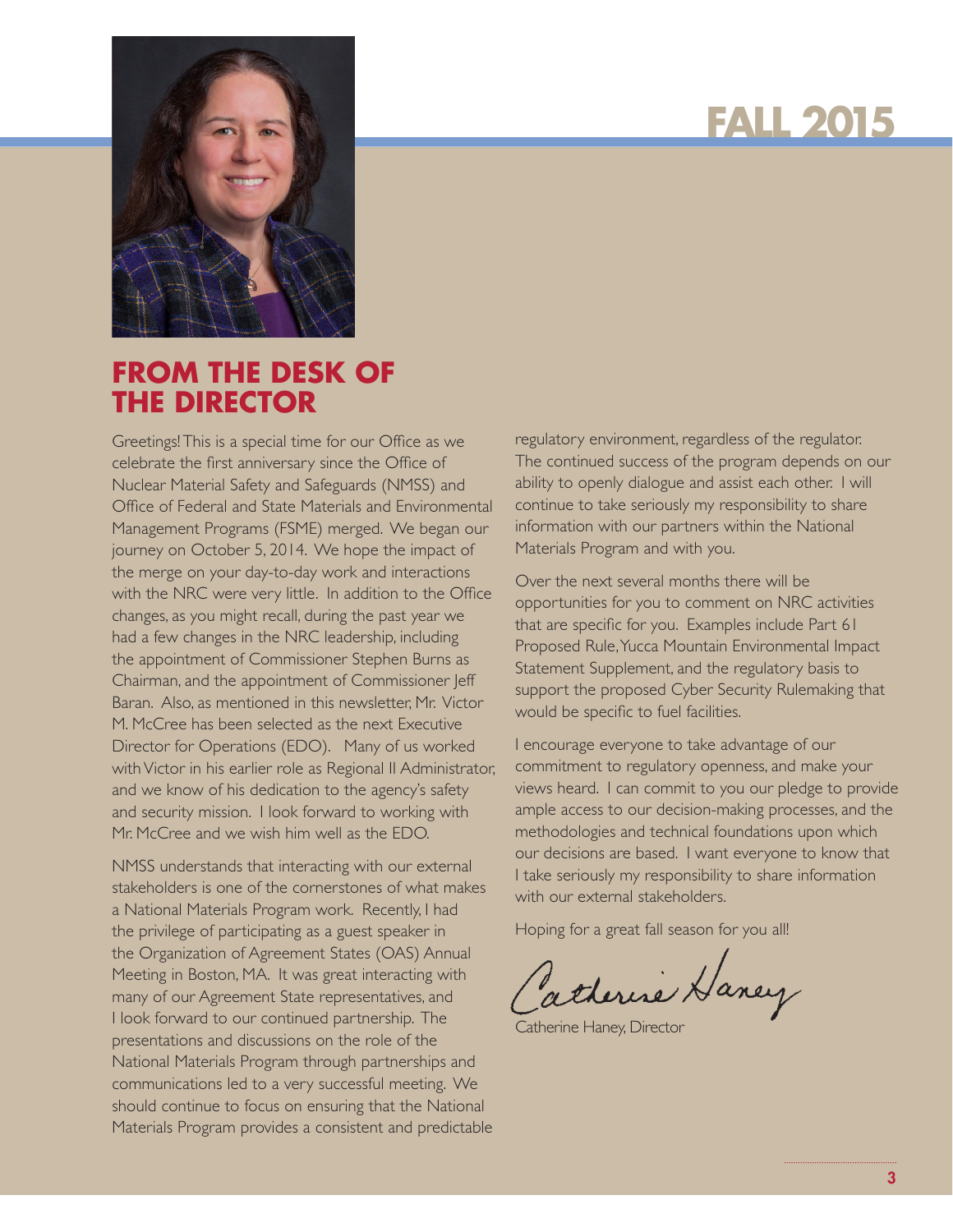



### **REVISIONS TO TRANSPORTATION SAFETY REQUIREMENTS**

The NRC, in consultation with the U.S. Department of Transportation (DOT), is amending its regulations for the packaging and transportation of radioactive material. With these amendments, the NRC's regulations will align with the International Atomic Energy Agency's (IAEA's) 2009 standards for the international transportation of radioactive material and maintain consistency with DOT's regulations.

**FALL 2015**

The NRC regulates the transportation of radioactive material under 10 CFR Part 71, "Packing and Transportation of Radioactive Material." Periodically, IAEA revises its regulations in this area. The NRC evaluated changes in the 2009 edition of IAEA's "Regulations for the Safe Transport of Radioactive Material" (TS-R-1) and identified a number of areas in 10 CFR Part 71 that needed to be revised to maintain compatibility. Accordingly, the NRC developed a proposed rule to amend 10 CFR Part 71 and published it for comment in the *Federal Register* on May 16, 2013 (78 FR 28988).

The NRC is now publishing its final rule. Together with a related DOT final rule amending 49 CFR Parts 171–180 (79 FR 40590, July 11, 2014), these actions bring U.S. regulations into general accord with IAEA's TS-R-1 and maintain consistency between NRC and DOT regulations. The NRC's final rule also revises 10 CFR Part 71 to perform the following:

- Update administrative procedures for the quality assurance program requirements described in Subpart H, "Quality Assurance," of 10 CFR Part 71.
- Re-establish restrictions on material that qualifies for the fissile material exemption.
- Clarify the requirements for a general license.
- Clarify the responsibilities of certificate holders and licensees when making preliminary safety determinations on packaging to be used for transporting radioactive material.
- Make editorial changes.

The final rule was published on June 12, 2015 (80 FR 33988) and took effect on July 13, 2015. To access the published final rule online, go to http://www.gpo.gov/fdsys/pkg/FR-2015-06-12/ pdf/2015-14212.pdf. If you have any questions regarding this rule, please communicate with the contact person listed below.

(Contact: Solomon Sahle, NMSS, 301-415-3781 or Solomon.Sahle@nrc.gov)

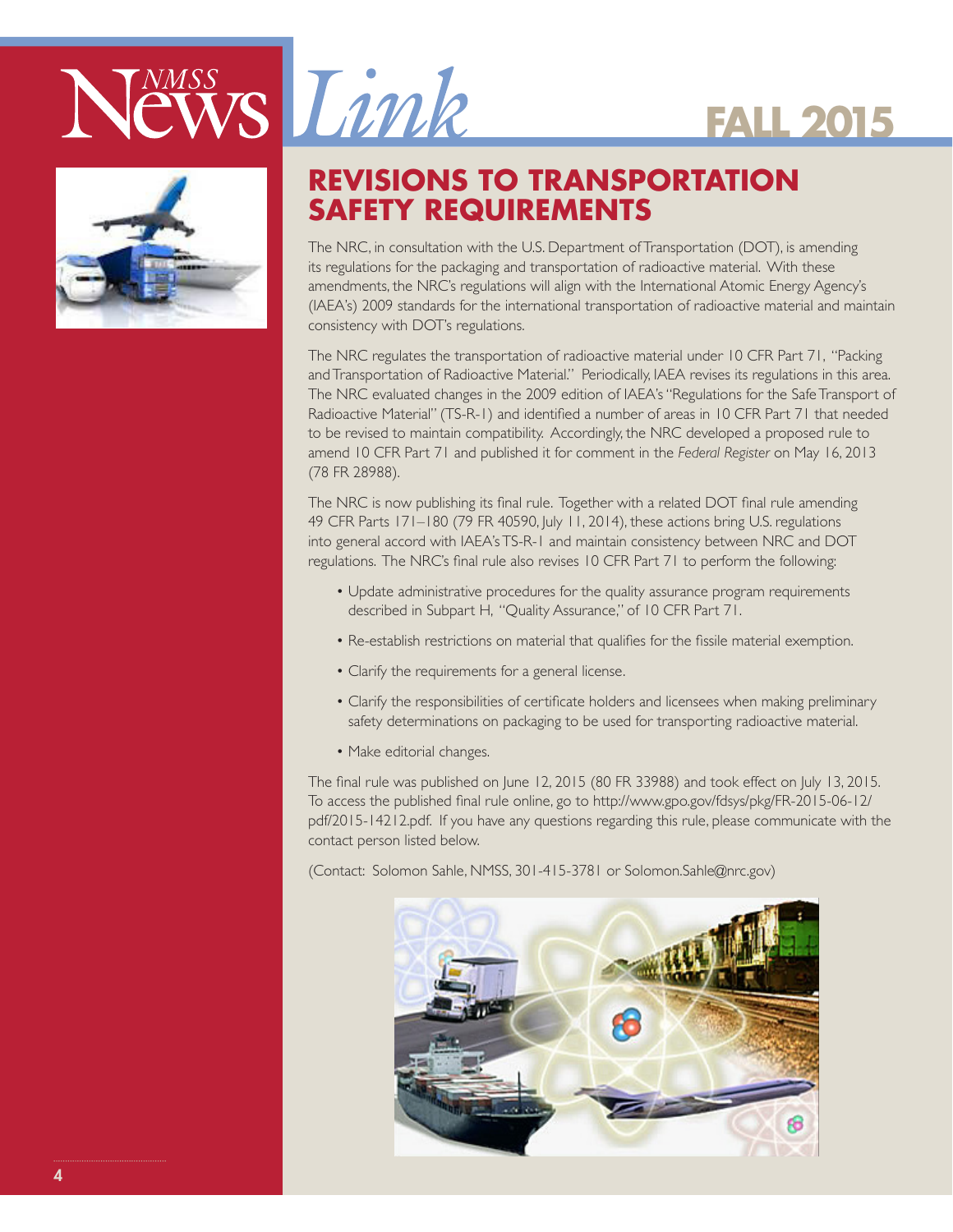

EGULATIONS



### **PART 37-MAKE SURE YOU ARE IN COMPLIANCE!**

NRC inspectors report that licensees often have the misconception that if a licensee has complied with all the requirements under the "Increased Controls" (ICs) security provision, then, the licensee is automatically in compliance with the requirements under 10 CFR Part 37, "Physical Protection of Category 1 and Category 2 Quantities of Radioactive Material." If this has been your understanding, you will want to read further.

**FALL 2015**

While there are similarities between the ICs and the updated 10 CFR Part 37 security requirements, licensees should be aware that **there are new and changed requirements** that could affect them. The physical security requirements in 10 CFR Part 37 are largely the same as the ICs; however, the majority of inspection findings have been associated with the new administrative requirements. In addition, licensees have raised some questions, such as how to provide the certification that a Reviewing Official is deemed trustworthy and reliable.

#### **Some of the new administrative program enhancements include the following:**

- formal access authorization procedures
	- signed informed consent
	- verification of true identity
	- Reviewing Official must be fingerprinted and deemed trustworthy and reliable
	- Reviewing Official certification of trustworthiness and reliability must be provided to NRC
- written security plan
- written security procedures
- annual reviews of the security program
- annual security refresher training
- annual coordination with the local law enforcement agency

#### **MOST FREQUENT VIOLATIONS:**

#### **1. Access Authorization**

Licensees previously had to implement access authorization requirements under the ICs. Now, they must develop, implement, and maintain access authorization procedures. Some licensees have tried to use existing procedures that did not fully reflect the new access authorization requirements of 10 CFR Part 37.

#### **Requirements:**

Under paragraph 37.21(a) of 10 CFR Part 37, each licensee must establish, implement, and maintain an access authorization program in accordance with 10 CFR Part 37, Subpart B, "Background Investigations and Access Control Programs." Under paragraph 37.23(f) of 10 CFR Part 37, licensees must develop, implement, and maintain access authorization procedures.

#### **Inspector Recommendation:**

Licensees may wish to prepare a list of the requirements in 10 CFR Part 37, Subpart B, and include them in a procedure. See NUREG-2155 "Implementation Guidance for 10 CFR Part 37, Physical Protection of Category 1 and Category 2 Quantities of Radioactive Material," Rev. 1 and NUREG 2166, "Physical Security Best Practices for the Protection of Risk Significant Radioactive Material," for additional guidance (references listed below).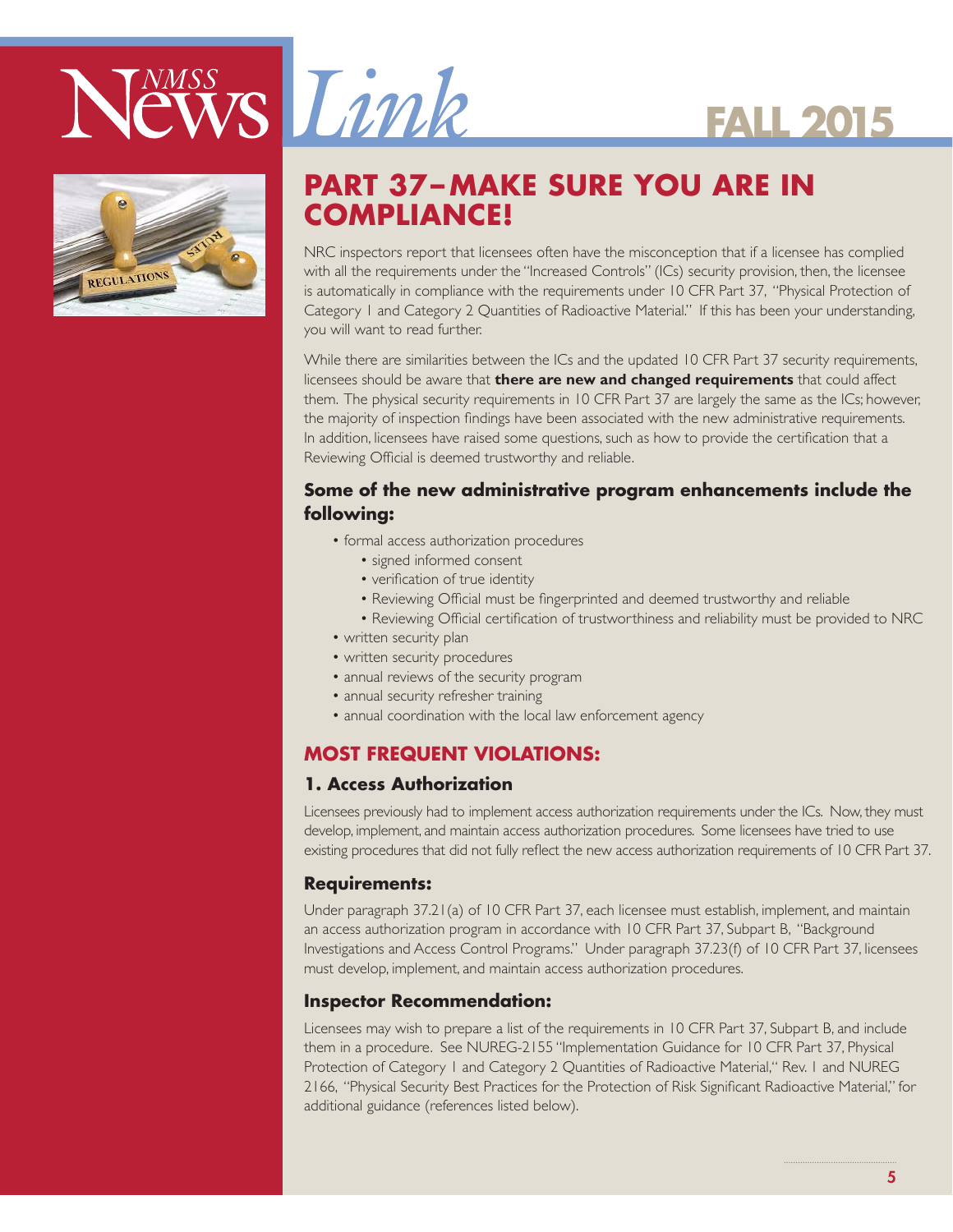# News Limk



#### **2. Security Plan Development**

This is a new requirement. The ICs required licensees to establish a documented program to monitor and immediately detect, assess, and respond to unauthorized access. In 10 CFR Part 37, a licensee is required to establish, implement, and maintain a security program that is designed to monitor and, without delay, detect, assess, and respond to an actual or attempted unauthorized access. However, this new requirement for a "Security Plan" requires licensees to document security measures and strategies, security resources and equipment, and technology. Therefore, it requires licensees to include more specificity than the ICs.

#### **Requirements:**

Paragraph 37.43(a) of 10 CFR Part 37 (**NEW**) states that each licensee identified in 10 CFR 37.41(a) shall develop a written security plan specific to its facilities and operations that describes measures, strategies, and security resources–including equipment and technology used to implement the requirements. A Security Plan could be documented in a few pages, and the supporting information could be placed in the implementing procedures. The Security Plan should provide an overview of the licensee's security strategy to ensure the integrated and effective functioning of the required security program. The plan should be easy to understand. (Note: See NUREG-2166, Appendix A, "Developing a Physical Security Plan," for more information.)

#### **Inspector Recommendation:**

Licensees often have only one set of procedures that they refer to as their security procedures, meaning these cover their access authorization procedures, training procedures, security plan, and implementing procedures. NRC inspectors say it is beneficial for a licensee to have a standalone security plan or at least a detachable appendix that represents its security plan. (Note: See NUREG-2155, "Implementation Guidance for 10 CFR Part 37, 'Physical Protection of Category 1 and Category 2 Quantities of Radioactive Material.'")

#### **GOING FORWARD:**

This article is not intended to provide a comprehensive summary of all the new requirements under 10 CFR Part 37, but rather to highlight a few requirements that NRC inspectors believe are significant for licensees. For additional resources, please view some of the resources provided below.

#### **1) The NRC's 10 CFR Part 37 Web Site**

http://www.nrc.gov/security/byproduct/10-cfr-part-37.html This site provides links to numerous resources related to the 10 CFR Part 37 regulations and supporting materials.

**2) NUREG-2155, "Implementation Guidance for 10 CFR Part 37, 'Physical Protection of Category 1 and Category 2 Quantities of Radioactive Material'"**

http://www.nrc.gov/reading-rm/doc-collections/nuregs/staff/sr2155/r1/ This link provides the text of each regulation in 10 CFR Part 37, followed by a question and answer section. It is EXTREMELY useful in understanding 10 CFR Part 37 and is one of the best resources. Downloading it in a PDF format enables you to quickly search for key words.

#### **3) 10 CFR Part 37**

http://www.nrc.gov/reading-rm/doc-collections/cfr/part037/full-text.html This link is to the 10 CFR Part 37 regulations.

#### **4) Comprehensive Comparison of the ICs and 10 CFR Part 37**

http://pbadupws.nrc.gov/docs/ML1132/ML113290229.pdf A table in this document provides a full overview of the differences between the ICs and 10 CFR Part 37.

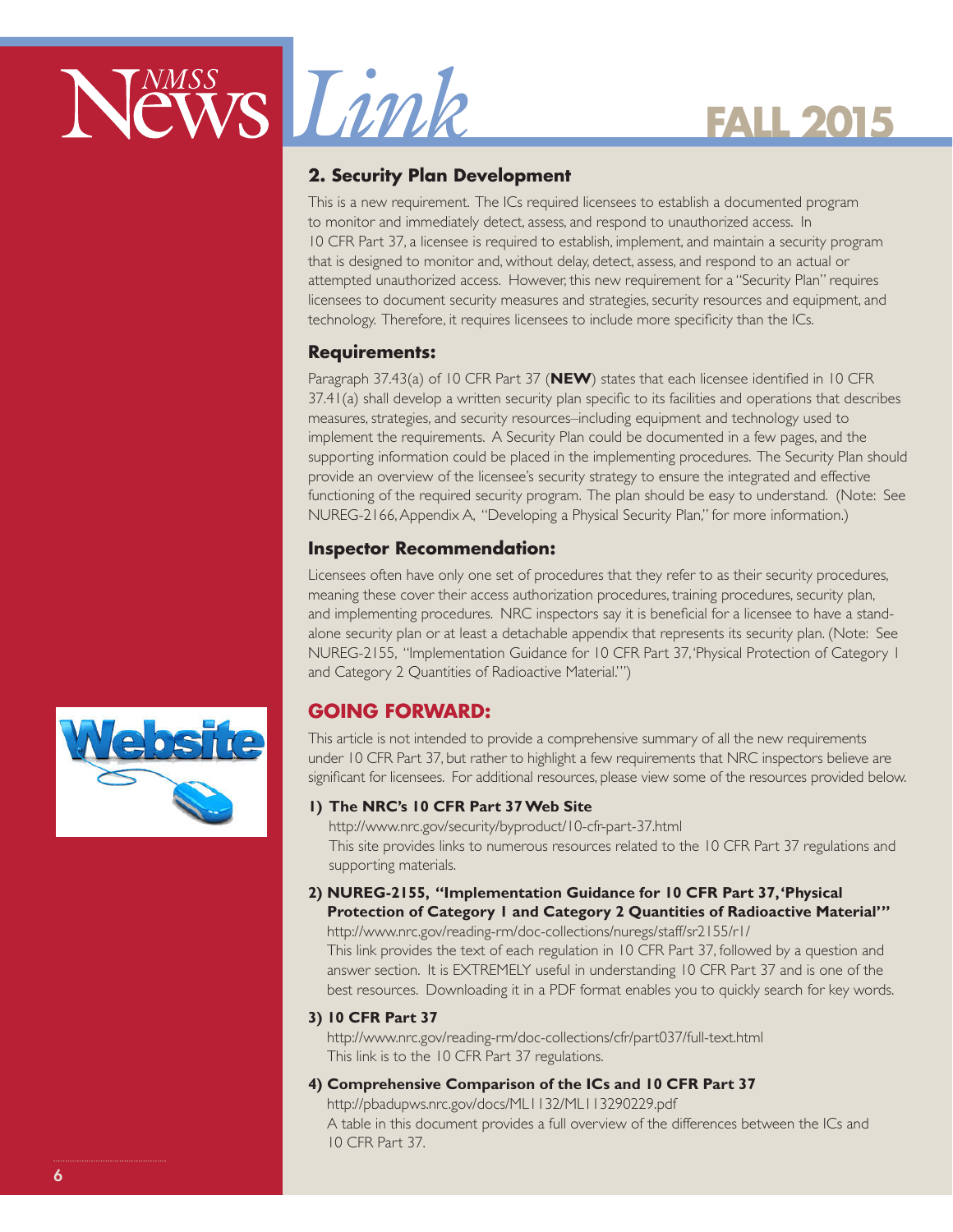

#### **5) Regulatory Information Summary 2014–03**

http://pbadupws.nrc.gov/docs/ML1405/ML14052A157.pdf This link provides a simplified overview of the main differences between the ICs and 10 CFR Part 37.

**6) NUREG 2166, "Physical Security Best Practices for the Protection of Risk Significant Radioactive Material"**

http://www.nrc.gov/reading-rm/doc-collections/nuregs/staff/sr2166/ This link provides guidance on developing and implementing a physical protection program for the protection of risk-significant radioactive materials.

(Contacts: Paul Goldberg, NMSS, 301–415–7842 or Paul.Goldberg@nrc.gov and Michelle Smethers, NMSS, 301–415–7000 or Michelle.Smethers@nrc.gov)

### **SOURCE COLLECTION AND THREAT REDUCTION**

The Conference of Radiation Control Program Directors (CRCPD) Source Collection and Threat Reduction (SCATR) Program provides cost shared support for the packaging, transport, and disposal of Classes A, B, C and some Greater than Class C sources. Licensees in all 50 States and U.S. territories are potentially eligible to participate in the program.

The SCATR program is an initiative to reduce the number of no-longer used radioactive material stored by licensees to minimize opportunities for access to radioactive material for malicious purposes. SCATR is funded through a grant from the U.S. Department of Energy's National Nuclear Security Administration, which recognizes that disposal of radioactive material is limited and expensive. For the 2014–2015 collection, CRCPD provided a cost-share amount equal to 45 percent of the cost. It is expected that the cost-share amount will decrease in future years.

Radioactive material is eligible for the SCATR program if it is:

- no longer wanted by the owner
- discrete radioactive material (sealed sources or vials but not scaled pipe), whether naturally occurring or accelerator or reactor produced
- under a general or specific license issued by a State or the NRC
- not eligible for assistance by another Federal or national program
- registered as described below
- acceptable for disposition at an existing disposal site
- included in a collection–including those organized by a radiation control agency, users' group, or manufacturer–in cooperation with the CRCPD

To be considered for SCATR participation, licensees must register their disused and unwanted sources with the Los Alamos National Laboratory's (LANL's) Off-site Source Recovery Project (OSRP) at: http://osrp.lanl.gov/PickUpSources.aspx or http://osrp.lanl.gov/SCATRTemplate.xls. The first link connects to a real-time registration form. If there are a large number of items to list, the second link, which goes to an Excel spreadsheet, may be more useful.

The NRC encourages interested licensees to complete source registration as soon as possible. Source registration does not imply a commitment by either the generator or the CRCPD with regard to program participation. Source registration allows CRCPD to plan the logistics and budget for collections. Collection schedules and funding are prioritized based on how efficiently participants will use program funds. CRCPD will contact generators as collection runs are organized.

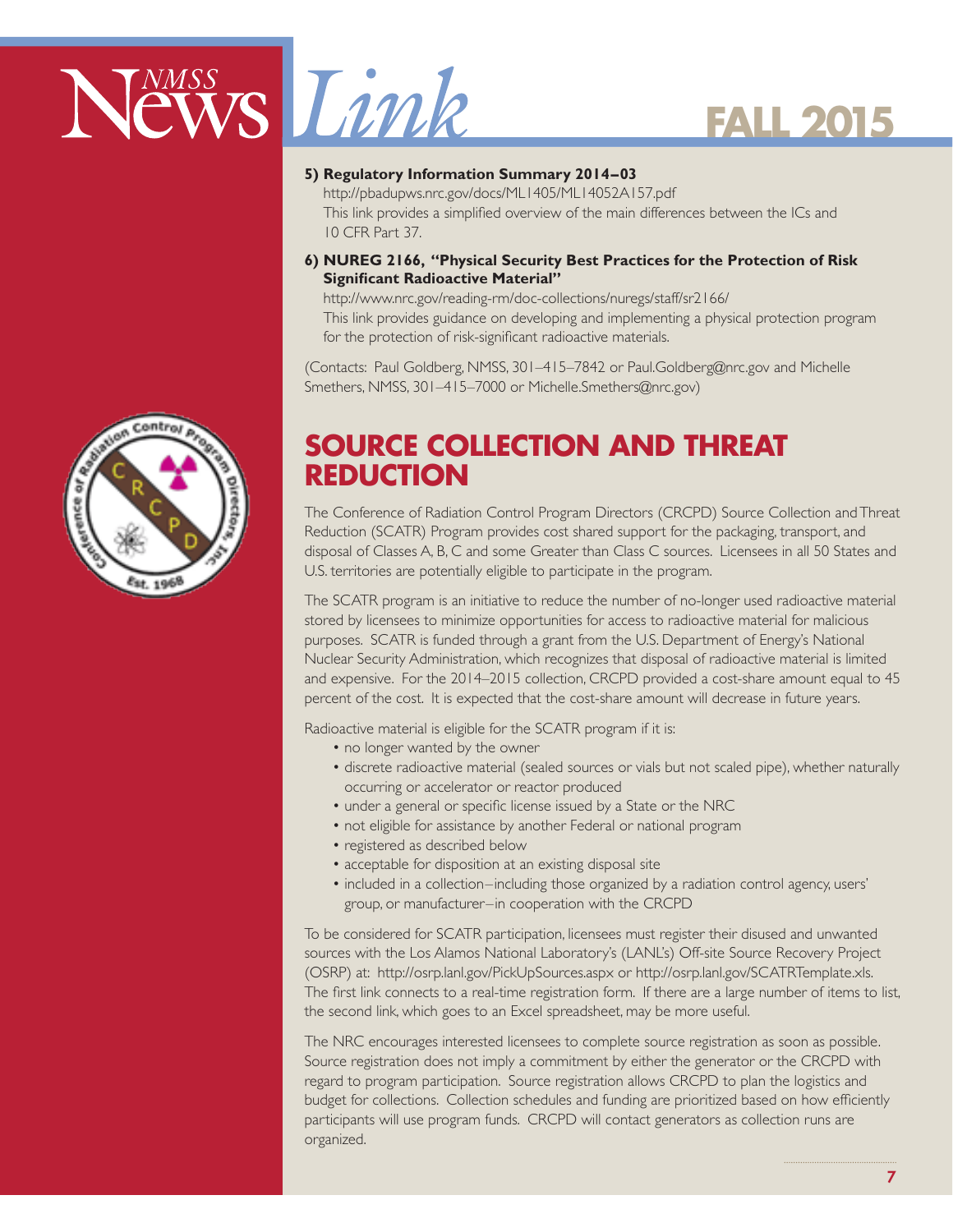

The Conference of Radiation Control Program Directors, Inc., (CRCPD) is a 501(c)(3) nonprofit nongovernmental professional organization dedicated to radiation protection. CRCPD's mission is "to promote consistency in addressing and resolving radiation protection issues, to encourage high standards of quality in radiation protection programs, and to provide leadership in radiation safety and education."

(Contact: Russ Meyer, CRCPD, 512–761–3822 or rmeyer@crcpd.org)

# **SIGNIFICANT ENFORCEMENT ACTIONS**

*The NRC issued the following significant actions for failure to comply with a regulation.*

#### **MISTRAS Group, Inc. (EA-14-225)**

On June 30, 2015, the NRC issued a Notice of Violation and Proposed Imposition of Civil Penalty in the amount of \$7,000 to MISTRAS Group, Inc., (Mistras) for a Severity Level III problem for two related violations. The violations involved the company's failure to obtain an export license, as required by 10 CFR 110.5, "Licensing Requirements," and its failure to submit an advance notification of shipment to the NRC and the Canadian Government as required by 10 CFR 110.50(c). Specifically, on or about July 24, 2014, Mistras exported two iridium-192 sealed sources to Canada without obtaining a required specific export license. It also did not provide the required export notifications to the NRC and the Canadian government in advance of the export of sources to Canada.

#### **Blevins Asphalt Construction Co., Inc. (EA-15-073)**

On May 29, 2015, the NRC issued a Notice of Violation to Blevins Asphalt Construction Co., Inc., (BAC) for a Severity Level III violation. The violation involved BAC's failure to maintain control and constant surveillance or to use a minimum of two independent physical controls to secure a portable gauge from unauthorized removal as required by 10 CFR 20.1802, "Control of Material Not in Storage," and paragraph (i) of 10 CFR 30.34, "Terms and Conditions of Licenses." Specifically, on July 30, 2014, an authorized user failed to maintain control and constant surveillance over a gauge that contained licensed material and that was subsequently damaged after being driven over by a vehicle.

#### **Schultz Surveying & Engineering, Inc. (EA-14-238)**

On March 31, 2015, the NRC issued a Notice of Violation to Schultz Surveying & Engineering, Inc., for a Severity Level III. The violation involved Schultz's failure to confine possession and use of byproduct materials to the locations and purposes authorized by the license as required by paragraph (c) of 10 CFR 30.34. Specifically, between January 31, 2013, and December 16, 2014, the licensee possessed and stored byproduct material at facilities located in Lake Ozark and Branson, MO. The license did not authorize use of these locations.

#### **MEDICAL**

#### **Siemens Medical Solutions USA, Inc. (EA-15-008)**

On April 10, 2015, the NRC issued a Notice of Violation to Siemens Medical Solutions USA, Inc., (Siemens) for a Severity Level III violation. The violation involved Siemens' failure to file NRC Form 241, "Report of Proposed Activities in Non-Agreement States," at least 3 days before engaging in licensed activities within NRC jurisdiction, as required by 10 CFR 150.20, "Recognition of Agreement State Licenses." Specifically, between September 6, 2011, and





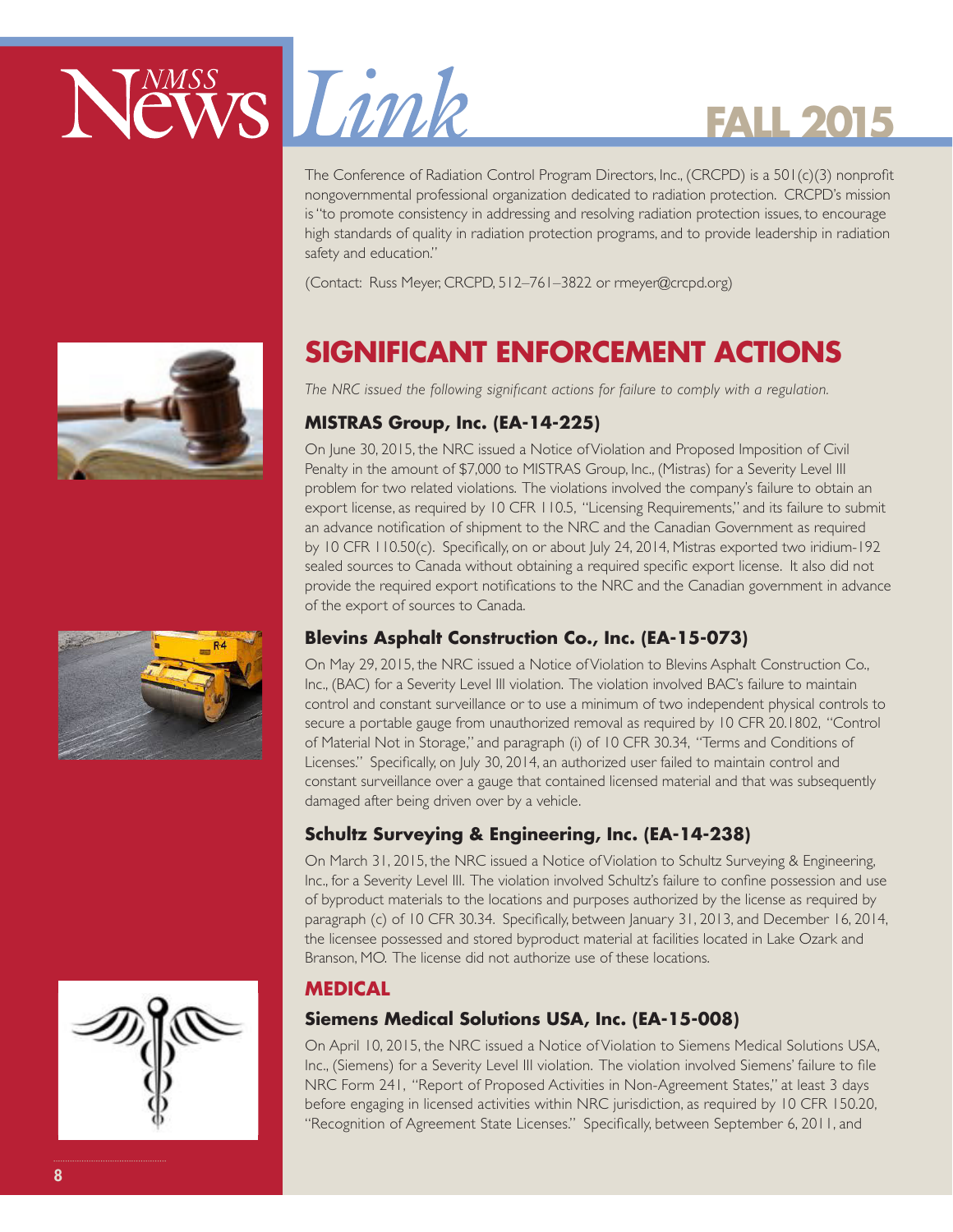



August 8, 2014, Siemens, a licensee of the State of North Carolina, used byproduct material within NRC jurisdiction on numerous occasions without filing the required documentation with the NRC.

Information about the NRC's enforcement program can be accessed at http://www.nrc.gov/ about-nrc/regulatory/enforcement/current.html. Documents related to cases can be accessed through the Agencywide Documents Access and Management System (ADAMS) at http://www. nrc.gov/reading-rm/adams.html. For help in using ADAMS, contact the NRC Public Document Room staff at 301–415–4737 or 1–800–397–4209 or by e-mail at PDR.Resource@nrc.gov.

(Contact: Michele Burgess, NMSS, 301–415–5868 or Michele.Burgess@nrc.gov)







# **GENERIC COMMUNICATIONS ISSUED**

The following summarize NRC generic communications issued by NMSS. If any of these documents appear relevant to your needs and you have not received a copy, please call one of the technical contacts listed below. The Web address for the NRC library of generic communications is: http://www.nrc.gov/reading-rm/doc-collections/gen-comm.

#### **REGULATORY ISSUE SUMMARIES**

The NRC provides a regulatory issue summary (RIS) as an informational document used to communicate with the nuclear industry on a broad spectrum of matters.

On June 24, 2015, the NRC issued **RIS-15-08**, "Oversight of Counterfeit, Fraudulent, and Suspect Items in the Nuclear Industry." The agency issued the RIS to heighten addressees' awareness of existing NRC regulations and how they apply to counterfeit, fraudulent, and suspect items (CFSI) within the scope of the NRC's regulatory jurisdiction. Addressees are expected to review this information and consider actions, as appropriate, to prevent CFSI from entering their supply chains, prevent possible installation or use of CFSI at their facilities, and raise awareness of the potential for CFSI to be used in the manufacture, maintenance, or repair of items, including sealed sources and devices.

# **SELECTED** *FEDERAL REGISTER* **NOTICES**

#### **June 25, 2015**

*Federal Register (FR) notice 80 FR 36467, "List of Approved Spent Fuel Storage Casks: NAC International, Inc., MAGNASTOR® System; Certificate of Compliance No. 1031, Amendment No. 5 (Direct Final Rule; Confirmation of Effective Date)* 

Summary: The NRC is confirming the effective date of June 29, 2015, for the direct final rule that was published in the *Federal Register* on April 15, 2015. This direct final rule amended the NRC's spent fuel storage regulations by revising the NAC International, Inc., MAGNASTOR® System listing within the ''list of approved spent fuel storage casks'' to include Amendment No. 5 to Certificate of Compliance (CoC) No. 1031. Amendment No. 5 makes numerous changes to the technical specifications (TSs), including adding a new damaged fuel assembly, revising the maximum or minimum enrichments for three fuel assembly designs, adding four zone preferential loading for pressurized water reactor fuel assemblies, increasing the maximum dose rates in limiting condition for Operation 3.3.1, and making other editorial changes to Appendices A and B of the TSs.

(Contact: Solomon Sahle, NMSS, 301–415–3781 or Solomon.Sahle@nrc.gov)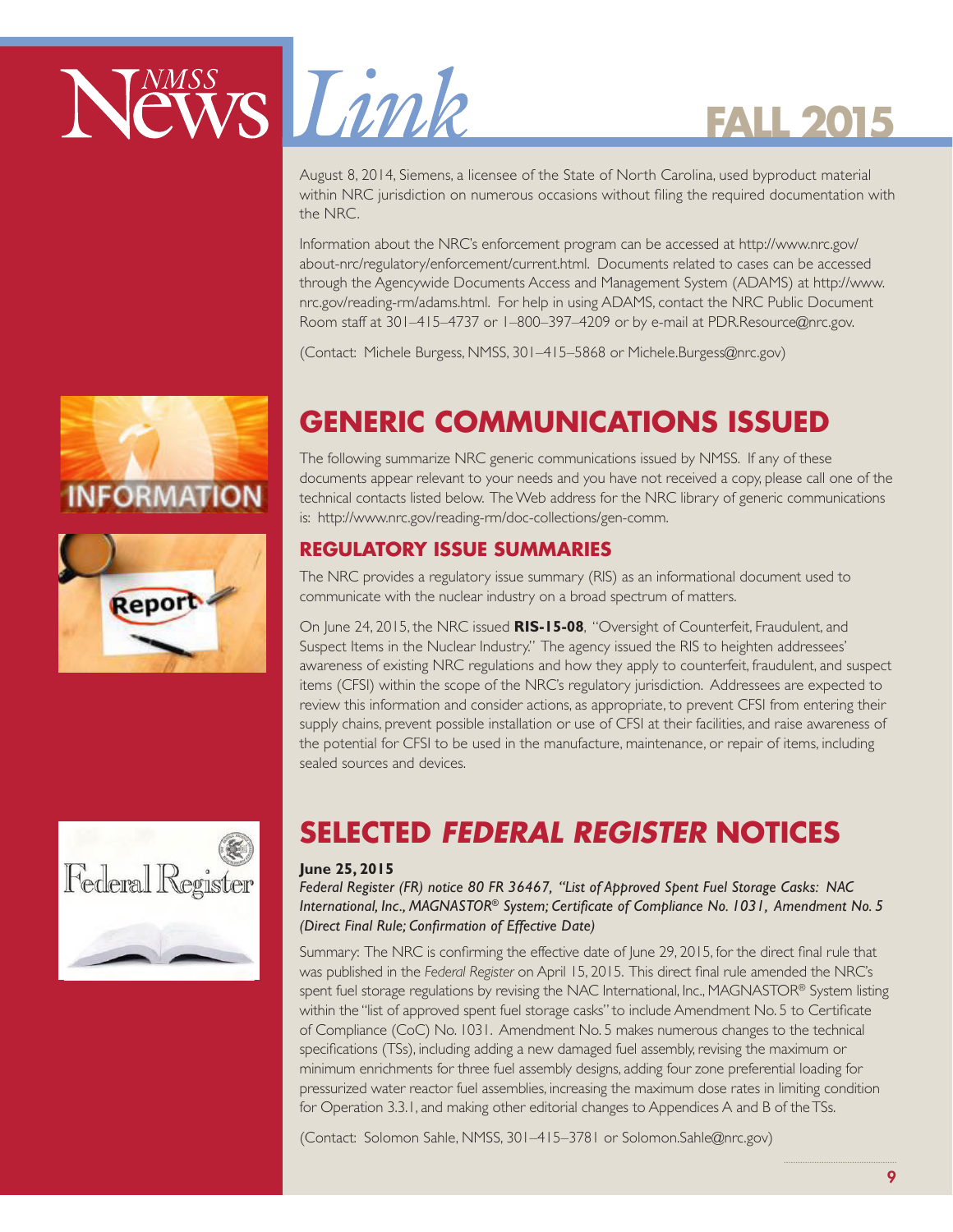





#### **July 14, 2015**

*FR notice 80 FR 41097, "Memorandum of Understanding among the Department of Homeland Security, the Department of Transportation, and the Nuclear Regulatory Commission Concerning Cooperation on Radioactive Materials Transportation Security" (Memorandum of Understanding; Issuance)*

Summary: The NRC is issuing a notice regarding a finalized Memorandum of Understanding (MOU) between the NRC, the U.S. Department of Homeland Security, and the U.S. Department of Transportation that defines a cooperative working relationship between the agencies for radioactive material transportation security. The goal of the MOU is to ensure that the transportation of radioactive material in the United States and across U.S. borders is carried out in a secure manner that protects public health and safety and in a manner that is not inimical to the common defense and security of the United States.

(Contact: Albert Tardiff, NSIR, 301–287–3613 or Al.Tardiff@nrc.gov)

#### **July 30, 2015**

*FR notice 80 FR 45413, "Commercial Distribution of Tritium Markers" (Petition for Rulemaking; Denial)*

Summary: The NRC is denying a petition for rulemaking (PRM), dated December 2, 2011, which was filed with the NRC by Motti Slodowitz on behalf of CampCo (the petitioner) and supplemented with additional information on September 18, 2012. The petitioner requested the NRC to amend its regulations that govern the licensing of products containing byproduct material to allow the commercial distribution of tritium markers for use under an exemption from licensing requirements. The NRC is denying the petition because the petitioner failed to demonstrate that a specific exemption was warranted and that the existing regulatory framework for self-luminous products was insufficient.

(Contact: Vanessa Cox, NMSS, 301–415–8342 or Vanessa.Cox@nrc.gov)

#### **August 3, 2015**

#### *FR notice 80 FR 46057, "Financial Planning for Management of Radioactive Byproduct Material (Financial Scoping Study; Request for Comment)"*

Summary: The NRC will conduct a financial scoping study to determine if financial planning requirements for decommissioning and end-of-life management for some radioactive byproduct material are necessary. The NRC is seeking stakeholder input and perspective on this action. In this notice, the agency asks respondents to consider the following when preparing their remarks:

- recommendations from recent studies addressing this topic
- national and international activities
- specific questions posed by the NRC staff

(Contacts: Ryan Whited, NMSS, 301–415–1154 or Ryan.Whited@nrc.gov and James Shaffner, NMSS, 301–415–5496 or James.Shaffner@nrc.gov)

#### **August 27, 2015**

#### *FR notice 80 FR 51964, "Low-Level Radioactive Waste Disposal (Proposed rule and draft NUREG; Reopening of Comment Period)"*

Summary: On March 26, 2015, the NRC requested public comment on a proposed rule that would amend its regulations that govern low-level radioactive waste (LLRW) disposal facilities. The proposed rule would require new and revised site-specific technical analyses, permit the development of site-specific criteria for LLRW acceptance based on the results



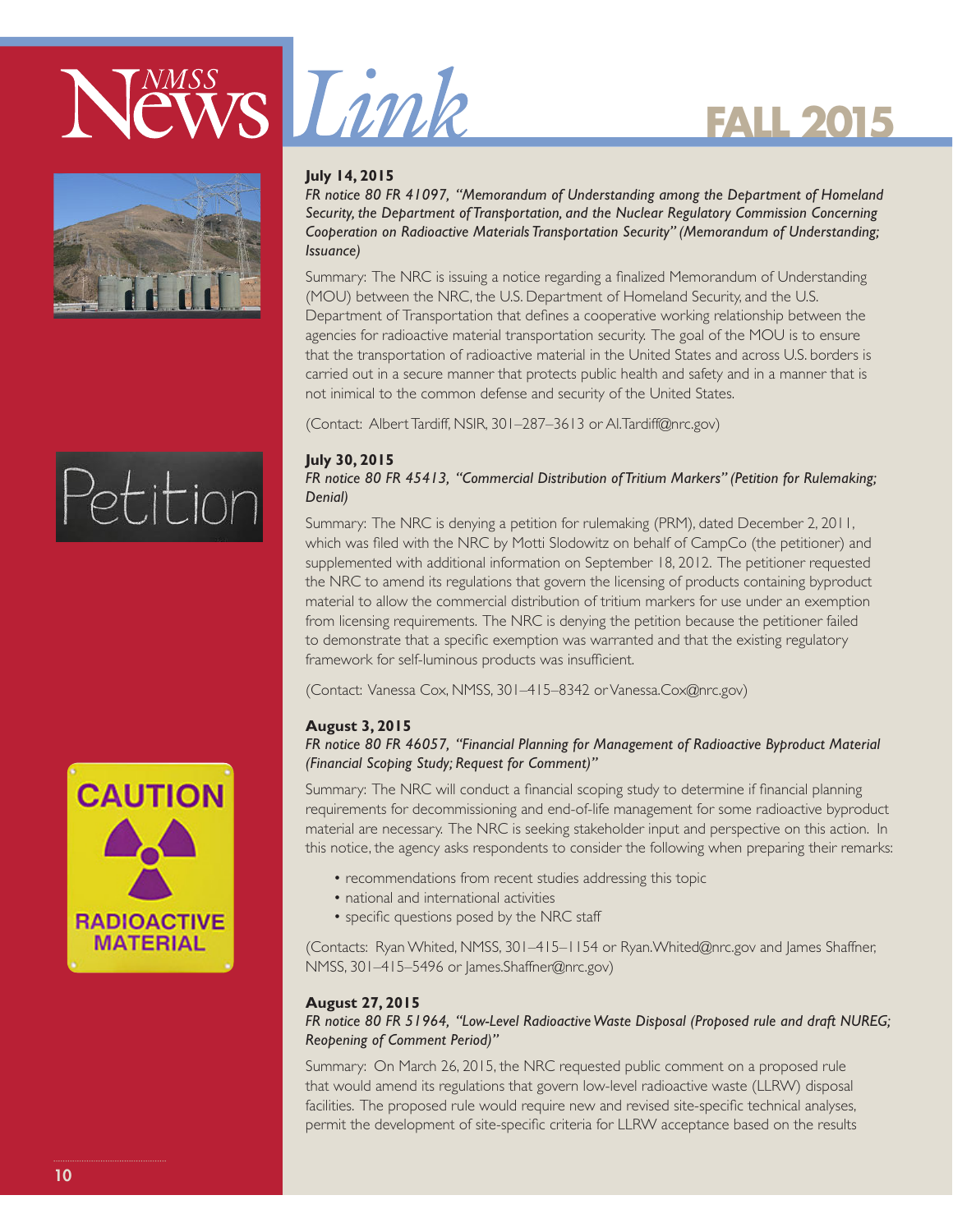

of those analyses, facilitate implementation, and better align the requirements with current health and safety standards. Also, on March 26, 2015, the NRC requested comment on draft guidance to address the implementation of the proposed regulations (NUREG–2175, ''Guidance for Conducting Technical Analyses for 10 CFR Part 61''). The public comment period for the proposed rule and draft guidance closed on July 24, 2015. The NRC reopened the public comment periods for the proposed rule and draft guidance to allow more time for members of the public to develop and submit their comments. The reopened comment period ended on September 21, 2015.

(Contacts: Gary Comfort, NMSS, 301–415–8106 or Gary.Comfort@nrc.gov; and Stephen Dembek, NMSS, 301–415–2342 or Stephen.Dembek@nrc.gov)



# **ONGOING RULEMAKINGS**

| <b>RULEMAKING</b>                                                                                                                               | <b>DESCRIPTION</b>                                                                                                                                                                                                                                                                              | <b>STATUS</b>                                                                                                                                                                                                                                                                                                                                                                                                                                                                                                                                                 |
|-------------------------------------------------------------------------------------------------------------------------------------------------|-------------------------------------------------------------------------------------------------------------------------------------------------------------------------------------------------------------------------------------------------------------------------------------------------|---------------------------------------------------------------------------------------------------------------------------------------------------------------------------------------------------------------------------------------------------------------------------------------------------------------------------------------------------------------------------------------------------------------------------------------------------------------------------------------------------------------------------------------------------------------|
| <b>PROPOSED RULES</b>                                                                                                                           |                                                                                                                                                                                                                                                                                                 |                                                                                                                                                                                                                                                                                                                                                                                                                                                                                                                                                               |
| 10 CFR Part 61,<br>"Low-Level Radioactive<br>Waste (LLRW) Disposal"                                                                             | The proposed rule would<br>revise 10 CFR Part 61 to<br>require LLRW disposal<br>licensees and license<br>applicants to conduct<br>updated site specific<br>analyses and to permit the<br>development of criteria for<br>future LLRW acceptance<br>based on the results of<br>these analyses.    | The NRC published the<br>proposed rule and notice of<br>availability of the draft guidance<br>in the Federal Register<br>(80 FR 16082 and 80 FR 15930)<br>on March 26, 2015. The<br>comment period was extended<br>until September 21, 2015.                                                                                                                                                                                                                                                                                                                  |
| 10 CFR Part 35, "Medical<br>Use of Byproduct<br>Material-Medical Event<br>Definitions, Training and<br>Experience and Clarifying<br>Amendments" | The proposed rule would<br>amend the reporting and<br>notification requirements<br>for medical events for<br>permanent brachytherapy,<br>amend training and<br>experience requirements,<br>make changes as requested<br>in PRM-35-20, petition for<br>rulemaking, and clarifying<br>amendments. | The NRC published the proposed<br>rule and draft guidance in the<br>Federal Register (79 FR 42224)<br>for public comments. The<br>comment period closed on<br>November 18, 2014. The NRC<br>received 48 comment letters,<br>resulting in several hundred<br>comments. The comments are<br>posted at http://www.regulations.<br>gov under Docket ID NRC-2008-<br>0175. On October 8, 2014, the<br>NRC held a public meeting to<br>promote better understanding<br>of the proposed amendments.<br>The comments received are<br>under NRC review. The final rule |

package is due to the Commission

in March 2016.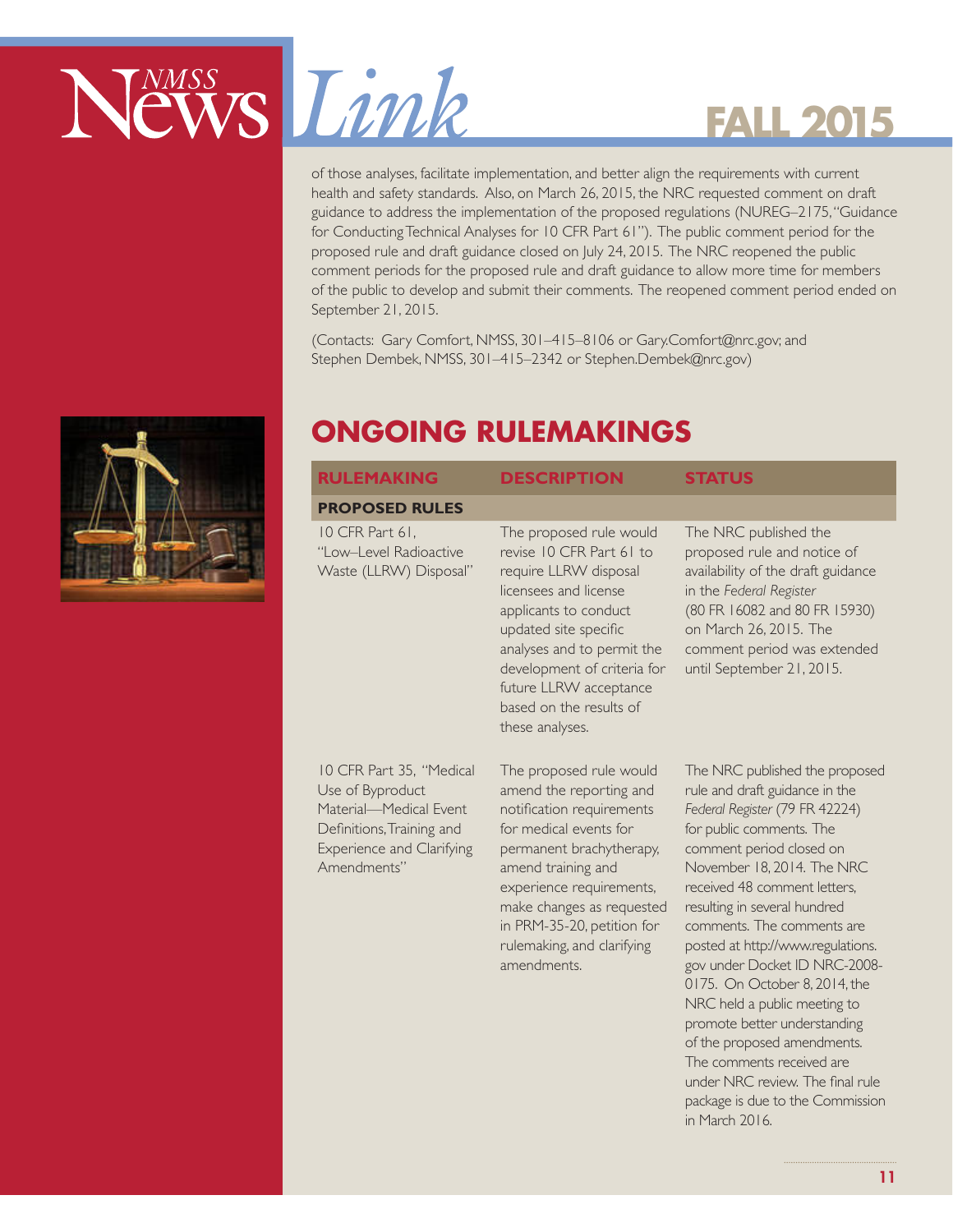



10 CFR Part 73, "Enhanced Security of Special Nuclear Material"

The proposed rule would update security regulations, including portions of 10 CFR Part 73, relating to physical protection of special nuclear material at NRC licensed facilities and in transit.

**FALL 2015**

| On February 3, 2015, the Office   |  |  |
|-----------------------------------|--|--|
| of Nuclear Security and Incident  |  |  |
| Response (NSIR) submitted a user  |  |  |
| need request (ADAMS Accession     |  |  |
| No. ML14317A037) to NMSS to       |  |  |
| initiate a rulemaking to update   |  |  |
| the security regulations within   |  |  |
| 10 CFR Part 73. NMSS accepted     |  |  |
| the regulatory basis (ADAMS       |  |  |
| Accession No. ML14321A007)        |  |  |
| on February 25, 2015. On          |  |  |
| April 22, 2015, the NRC published |  |  |
| the final regulatory basis in the |  |  |
| Federal Register (80 FR 22434). A |  |  |
| working group was formed and has  |  |  |
| begun work on the proposed rule.  |  |  |
|                                   |  |  |
|                                   |  |  |
| The NRC is currently drafting the |  |  |
| $\blacksquare$                    |  |  |

The proposed rulemaking would revise 10 CFR Part 73 to add new cyber security requirements for Fuel Cycle Facilities.

regulatory basis for the rulemaking and expects to release it for public comment in September 2015.

#### **FINAL RULE**

**Facilities** 

10 CFR Part 74, "Material Control and Accounting of Special Nuclear Material"

10 CFR Part 73, Cyber Security at Fuel Cycle

> This rule would revise and consolidate the current Material Control and Accounting (MC&A) requirements into 10 CFR Part 74, and would clarify and strengthen the MC&A requirements, in part, by removing existing exemptions in the item control provisions.

Staff is resolving the public comments and preparing the final package for the rulemaking. Staff is planning to hold a public meeting in September 2015 to discuss the cumulative effects of regulation and the implementation schedule dates of the final rule. The final rule package is due to the Commission in November 2015.

#### **PETITIONS**

**Petition** 

PRM–32–8, CampCo CampCo submitted a petition for rulemaking asking the NRC to amend regulations to allow commercial distribution of tritium markers.

The NRC published the denial of the petition in the *Federal Register* on July 30, 2015 (80 FR 45413).

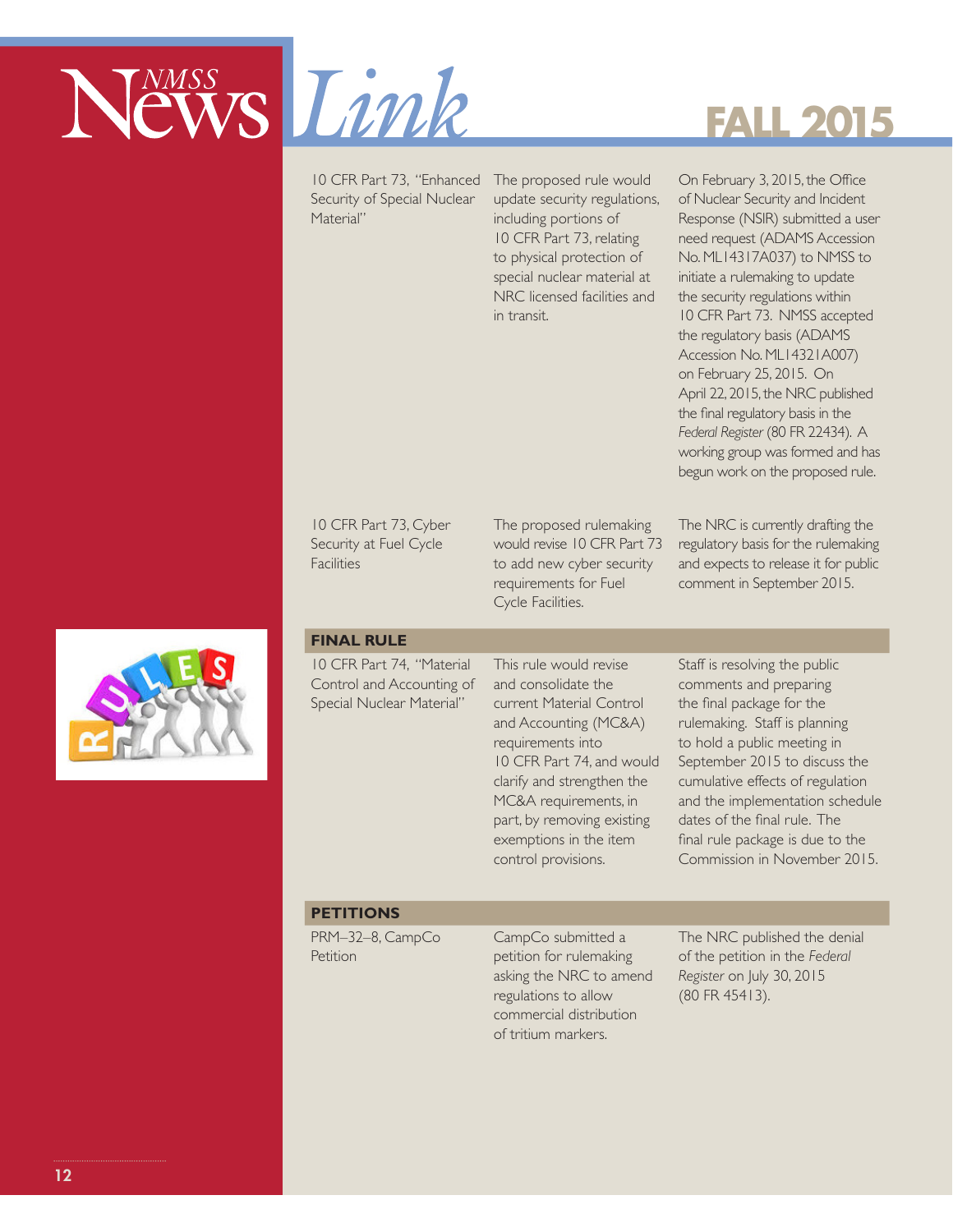

#### **POLICY STATEMENT**

Tribal Policy Statement The Tribal Policy Statement development will describe the Commission's policy for consulting and coordination with Native American tribes.

The proposed Tribal Policy Statement was published in the *Federal Register* (79 FR 71136) on December 1, 2014, and the public comment period closed on May 31, 2015. Staff is in the process of reviewing comments.

#### **PRE-RULEMAKING**

10 CFR Part 20, "Standards The rulemaking for Protection against Radiation," International Commission on Radiological Protection (ICRP) Recommendations

would incorporate recommendations from the ICRP to revise 10 CFR Part 20.

The NRC published an advance notice of proposed rulemaking in the *Federal Register* (79 FR 43284) on July 25, 2014, and the public comment period closed on June 22, 2015. Staff is in the process of reviewing comments.



### **TO OUR READERS**

Thank you for your interest in our newsletter. In our attempt to keep the NMSS licensee newsletter—The *NMSS News Link*—relevant, we welcome feedback on its contents. If you would like to suggest topics for the newsletter, please contact Vanessa Cox, NMSS Rulemaking and Project Management Branch, by telephone at 301–415–8342 or by e–mail at Vanessa.Cox@nrc.gov. In addition, to ensure proper delivery of The *NMSS News Link* and to prevent any interruption of service, please report e–mail address changes to Ms. Cox.

Please send written correspondence to the following address:

Vanessa Cox, Editor, NMSS Licensee Newsletter Office of Nuclear Material Safety and Safeguards U.S. Nuclear Regulatory Commission Two White Flint North, Mail Stop: T-8-D36 Washington, DC 20555–0001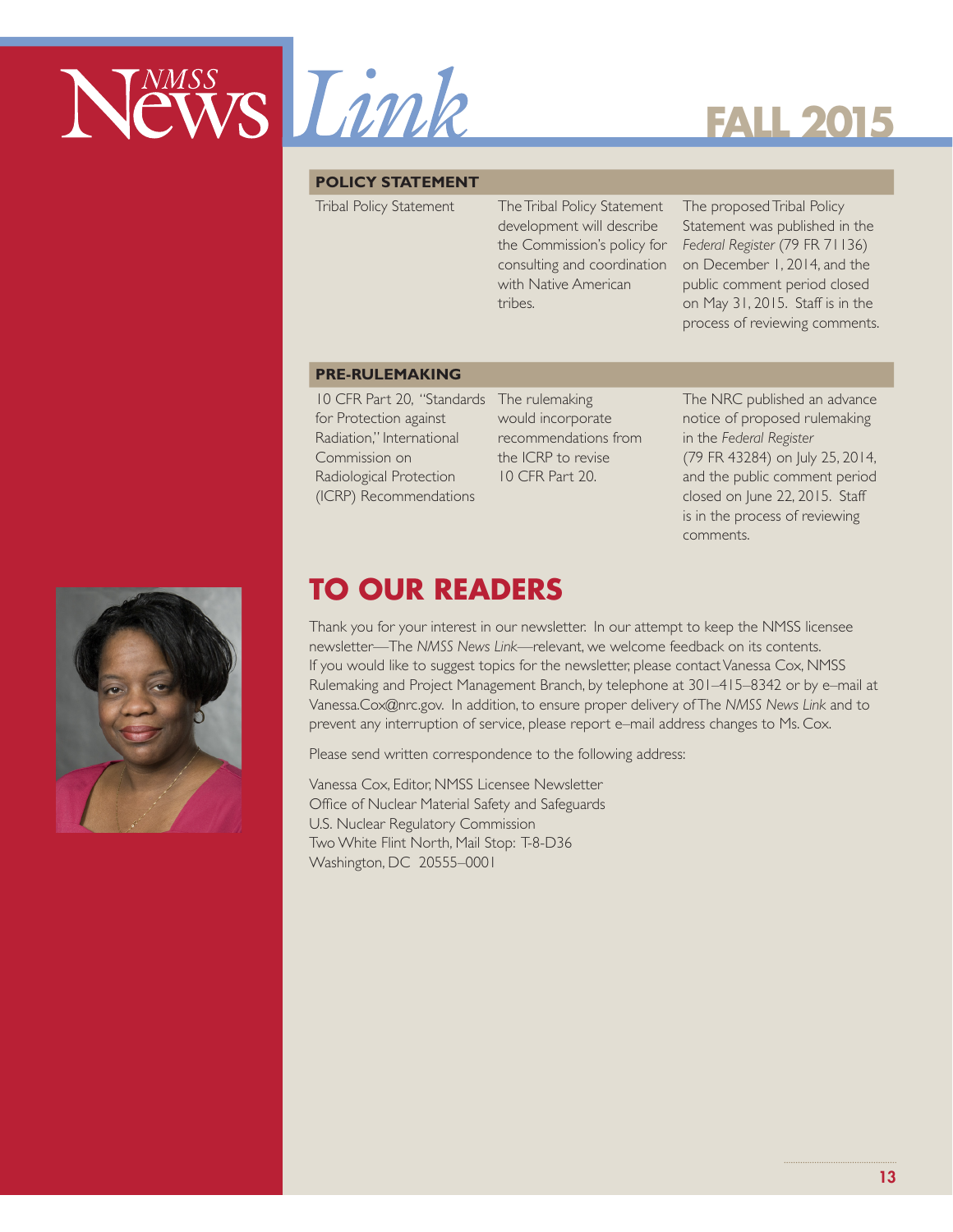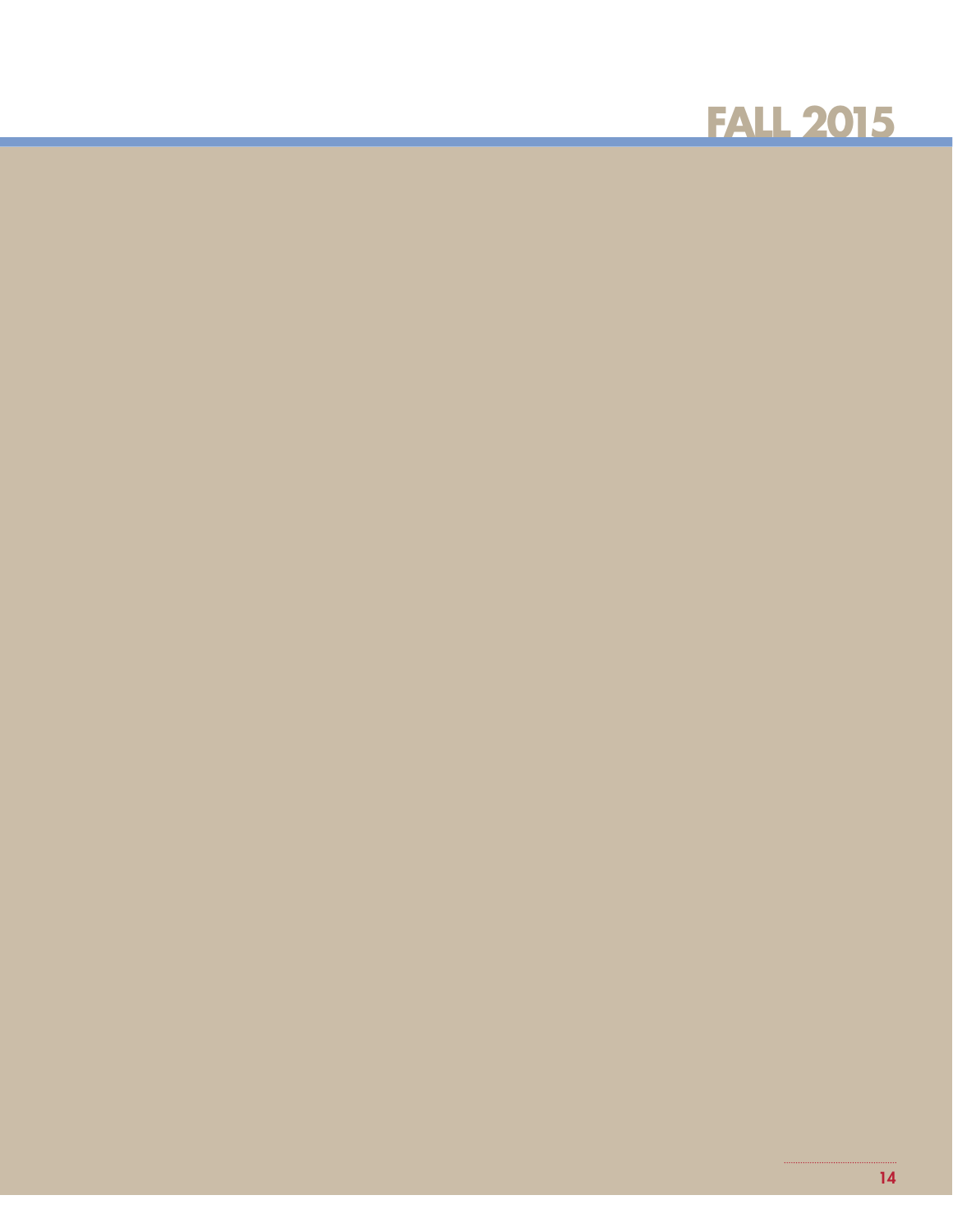